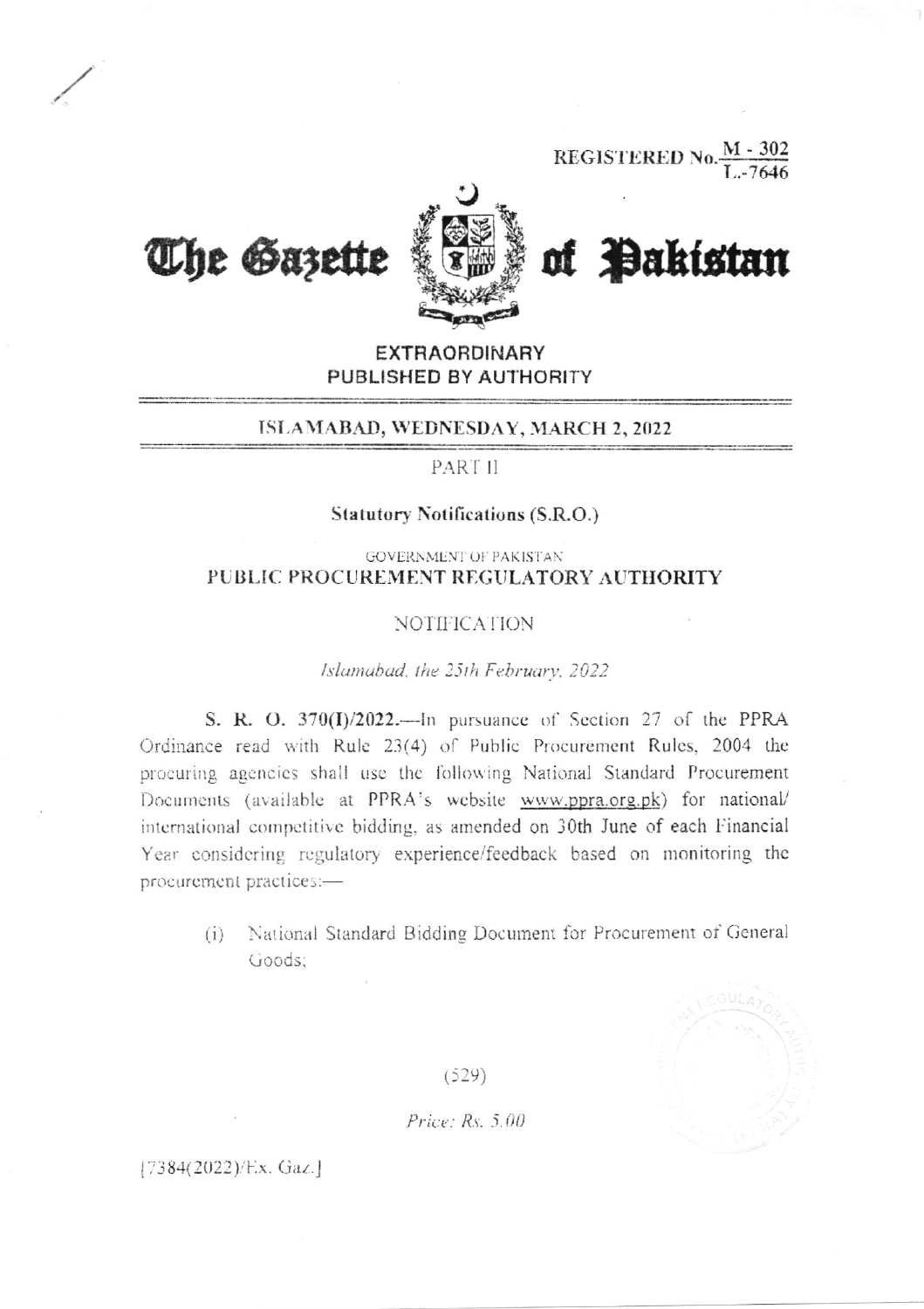- (ii) National Standard Request For Proposal Document for  $\checkmark$ Procurement of Consultancy Services; and
	- (iii) National Standard Procurement Document for Procurement of Goods through Closed Framework Agreements.

[No. 7(58)/Admn PPRA Sectt./PPRA/2021.]

ALI TEMOOR. Director (Coord & Estab.).

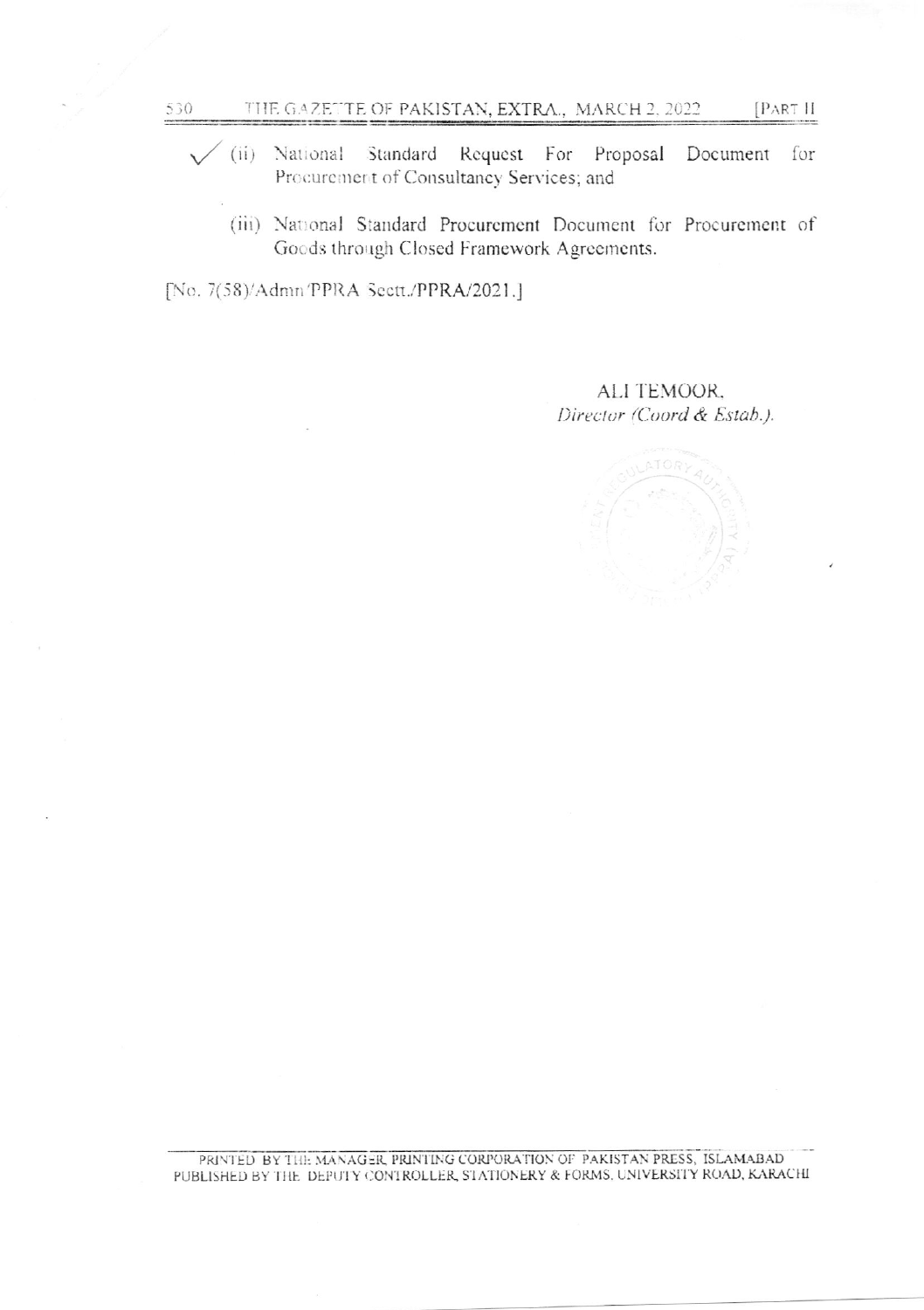## STANDARD REQUEST FOR PROPOSAL

# Procurement of Consultancy Services

(Single Stage Two Envelope Procedure) (Time Based Contract) (National and International Competitive Bidding)



### Public Procurement Regulatory Authority

## Pakistan

December, 2021